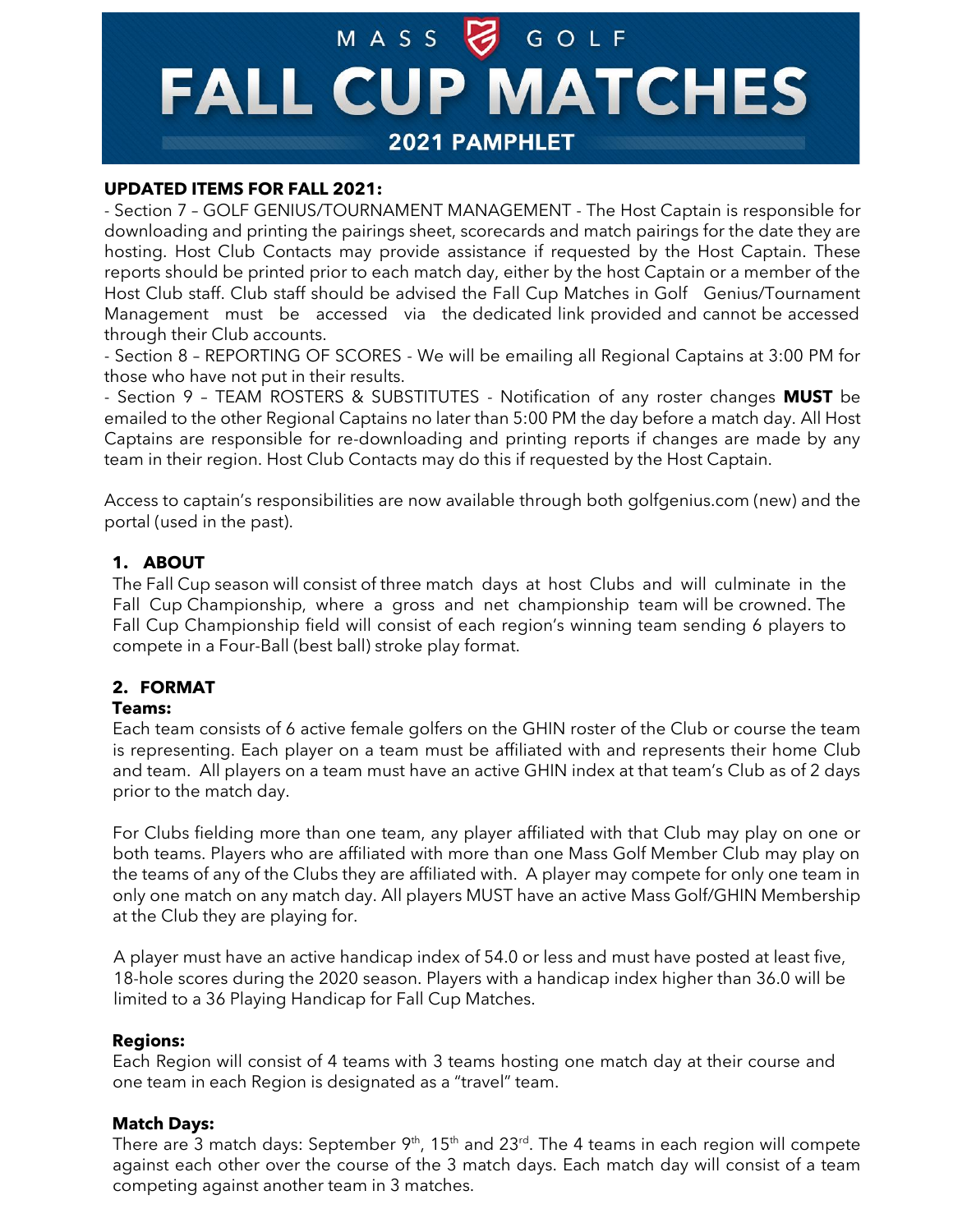### **Hospitality:**

Host Captains are required to coordinate the match day arrangements for golf and lunch with their Club staff and should complete and send the "Host Club Information Form" to fellow regional Captains at least **2 weeks prior to the match day**. If the Host Club Information Form is not sent out before two weeks out, it is up to the other Captains to contact the Host Captain to obtain that information. The form [is available on the Fall Cup landing page. The form](https://www.massgolf.org/wp-content/uploads/2018/11/2019-Fall-Cup-Region-Summary.8.12.19.with-emails.pdf)  [requests](https://www.massgolf.org/wp-content/uploads/2018/11/2019-Fall-Cup-Region-Summary.8.12.19.with-emails.pdf) important information on starting times, carts, food and beverage service and other event specifics.

Host Captains are suggested to arrange for a modest lunch menu and cost (maximum of \$30

including taxes and/or services charges). Continental breakfast and coffee may be served at the discretion of the host Club. All players MUST pay for their lunch but are not required to stay. Captains are required to notify the host Captain in advance if any of their players cannot stay for lunch. The host Club must provide a "to go" option for those players unable to stay for lunch. The host Captain and or host team is encouraged to collect payment for both cart and lunch fees before the matches begin.

Please note that a "Captain's Match Day Checklist" will be sent in the future.

#### **Matches:**

Each match will be played in a Four-Ball (best ball) match play format at 90% playing handicap. Players from each team will be paired by handicap index (lowest to highest) for each match. Each match consists of 18 holes. Points are awarded for each hole won or tied.

# **3. HANDICAPS**

The USGA GHIN revision as of September 1, 2021 will be used for playing handicaps for all matches.

For all Fall Cup matches golfers will be playing at 90% playing handicap. A player must have an active handicap index of 54.0 or less and must have posted at least five, 18-hole scores during the 2020 season. Players with a handicap index of higher than 36.0 will be limited to a 36 Playing Handicap for Fall Cup Matches

Scorecards will be created through Golf Genius/Tournament Management, but each player is responsible for ensuring their handicap and scorecard is stroked correctly. Handicap strokes will be calculated off the player with the lowest handicap in each group/Four-Ball match, with no more than one stroke per hole given to a player, regardless of playing handicap.

# Example:

After converting to course handicaps and reducing to 90%: Team A consists of Player A1 with a 12 handicap and Player A2 with an 18 handicap. Team B consists of Player B1 with a 10 handicap and Player B2 with a 16 handicap. All players in this match stroke off of the player with the lowest handicap in the group; Player B1 in this example. Player A1 will receive 2 strokes, Player A2 receives 8 stokes and Player B2 receives 6 strokes. Strokes are given in accordance with the applicable handicap stroke hole allocation.

# **4. SCORING OF MATCHES**

Fall Cup Matches will be scored like Spring Team Matches. One point for winning a hole and ½ point for tying a hole. A maximum of 18 points may be awarded in each match. Players may not arbitrarily split points during a match.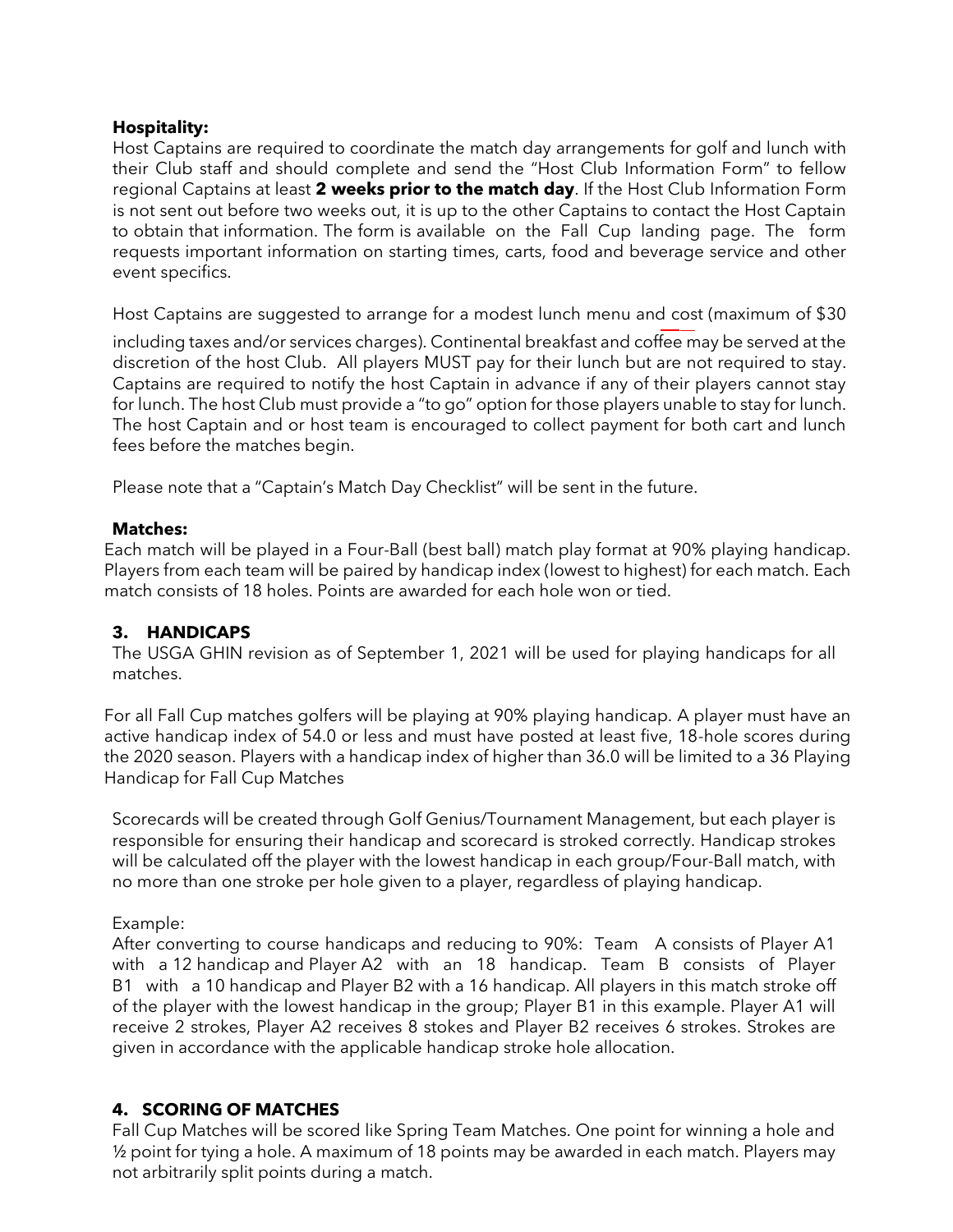Players are responsible for posting their own scores as either "Home" or "Away" scores and NOT as "Competition" scores. If needed, record the maximum hole score using the net double bogey.

# **5. STARTING TIMES**

Matches will need to be played on an unobstructed course in the morning and no matches shall begin before 8:00 AM. It is preferred that shotgun starts be used whenever possible and that matches be played in foursomes. If your Club prefers a modified shotgun start, it is requested that no more than two groups be started on any one hole. If tee times or shotgun time change after the Host Club Information Form is sent out 2 weeks before the match, the Host Captain must without delay check with all other Captains to make sure the change is ok. If the Captains do not agree to the change, the change cannot happen.

Host Captains are required to advise the region team Captains of the starting times as early as possible. Please see the "Match Day Schedule" when posted for which team has the honour to start each match.

# **6. PACE OF PLAY**

Matches should be completed in less than 4 and a half hours. At the end of 4 hours and 30 minutes (or longer as determined by the host Club or host Captain and announced prior to the start of the match), all play will conclude. If a hole is started but not completed before the specific time expires, the holes should be played and will conclude the match. Any holes played beyond the match time limit will be tied. It is expected that the pace of play will be enforced by the Captain of each team. Lower handicap groups should be positioned at the front of the field.

# **7. GOLFGENIUS/TOURNAMENT MANAGEMENT**

Captains use Golf Genius/Tournament Management to set and manage each match day's team roster and enter match results. If you have used Golf Genius/Tournament Management for in the past, you will access the Fall Cup portal using your existing username and password. If you have not made an account with Golf Genius/Tournament Management in the past, we will be sending you an e-mail invitation link before the first match so you set up your account. Captains are required to create rosters and pairings for each match day. Players and rosters will not be automatically populated each week. Captains are required to create player rosters for their team for each match day by using the drop-down menu in Golf Genius/Tournament Management. The Host Captain is responsible for downloading and printing the pairings sheet, scorecards and match pairings. Club Contacts may provide assistance if requested by the Host Captain. These reports should be printed prior to each match day, either by the host Captain or a member of the Host Club staff. Club staff should be advised the Fall Cup Matches in Golf Genius/Tournament Management must be accessed via the dedicated link provided and cannot be accessed through their Club accounts.

# **8. REPORTING OF SCORES**

Host Captains are responsible for entering all region match day scores using Golf Genius/Tournament Management **by 3:00 PM of the match day**. Host Club staff may provide assistance if requested. Results entered will be immediately visible for all to view via the Golf Genius/Tournament Management portal. If you have any issues, email Naomi Nesenoff at [nnesenoff@massgolf.org](mailto:nnesenoff@massgolf.org) before 3:00 PM on the match day. In addition, please leave a copy of the results sheet with the host Club golf shop for any inquiries they may receive. We will be emailing all Regional captains at 3:00 PM for those who have not put in their results.

The Host Team Captain should announce each team's total points and the region winner at the conclusion of the final match day.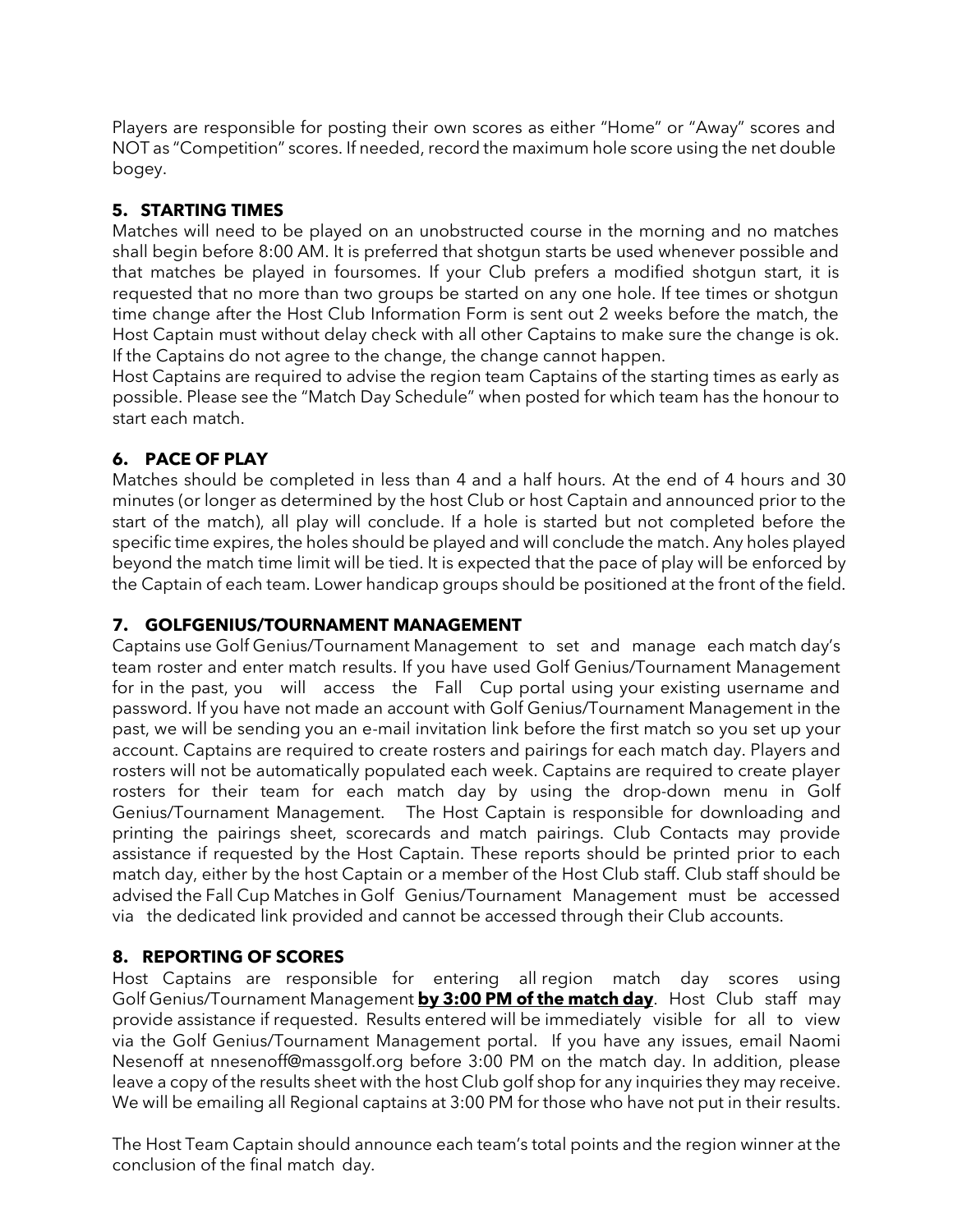# **9. TEAM ROSTERS & SUBSTITUTES**

Captains will use Golf Genius/Tournament Management to set and manage each match day's team roster. Captains MUST complete their team roster no later than 48 hours prior to match day and are required to notify the other regional Captains when their match day roster is set. Rosters may be different for each week, but all regional Captains must be notified promptly of any changes. Captains MUST FINALIZE each week's roster for the Host Captain to download all of the reports. It is imperative that ALL captains in the region FINALIZE their rosters AT LEAST 48 hours before each match. If you do not do this, host captains cannot download reports.

Notification of any roster changes **MUST** be emailed to the other regional Captains no later than 5:00 PM the day before a match day. Any changes made after this time will require the captain and player(s) who are part of any roster changes to check in at the host Club site at least 30 minutes before the start of the match day. It will be the responsibility of the captain making any roster changes to ensure that the scorecards are correct and teams are paired in the proper order (by low to high handicap index). All Host Captains are responsible for re-downloading and printing reports if changes are made by any team in their region. Host Club Contacts may do this if requested by the Host Captain. If you need further assistance, contact Naomi Nesenoff at nnesenoff@massgolf.org. All substitutes MUST have a Mass Golf Membership at the Club(s) they are playing for.

Each Captain is responsible for verifying their players are correctly positioned for each match pairing (low to high index). If a Captain or team places a substitute in the wrong position for match pairings, that match is defaulted and 9 points awarded to the opposing team.

# **10. FIELDING LESS THAN 6 PLAYERS**

A Club is expected to field a full team of 6 players playing in 3 teams of two. If a Club cannot field a full team, the pairings will be adjusted as follows:

- 5 players The team's lowest handicapped player will play individually as one team against the opponent's team of two and the others will play in teams of two.
- 4 players The two lowest handicap players will each play individually as two separate teams against their opponent's teams of two and the third match will be played as a team of two.
- 3 players Each player will play individually as three separate teams against their opponent's team of two.
- 2 players Each player will play individually as two separate teams against their opponent's teams of two and the third match will be defaulted, and 9 points awarded to the opposing team for the defaulted match.
- 1 player The player will play individually as one team against the opponent's team of two and the other two matches will be defaulted and 18 points awarded to the opposing team for the defaulted matches.
- No players All three matches are defaulted, and the defaulting team is disqualified from the Fall Cup.

# **11. DEFAULTS**

If a Team defaults on more than two matches over the course of the 3 Fall Cup match days, they are disqualified from the Fall Cup Matches. In this case, all points earned by the opposing teams in that region from any previous matches will be nullified and each team's aggregate score adjustedaccordingly.

**Number of Players -** If a team is unable to field a full team, the host Captain must be notified no later than the 9:00 PM the night before the match day. If a team arrives with less than six players, a player may play her match by herself (see "Section 10 - Fielding less than 6players").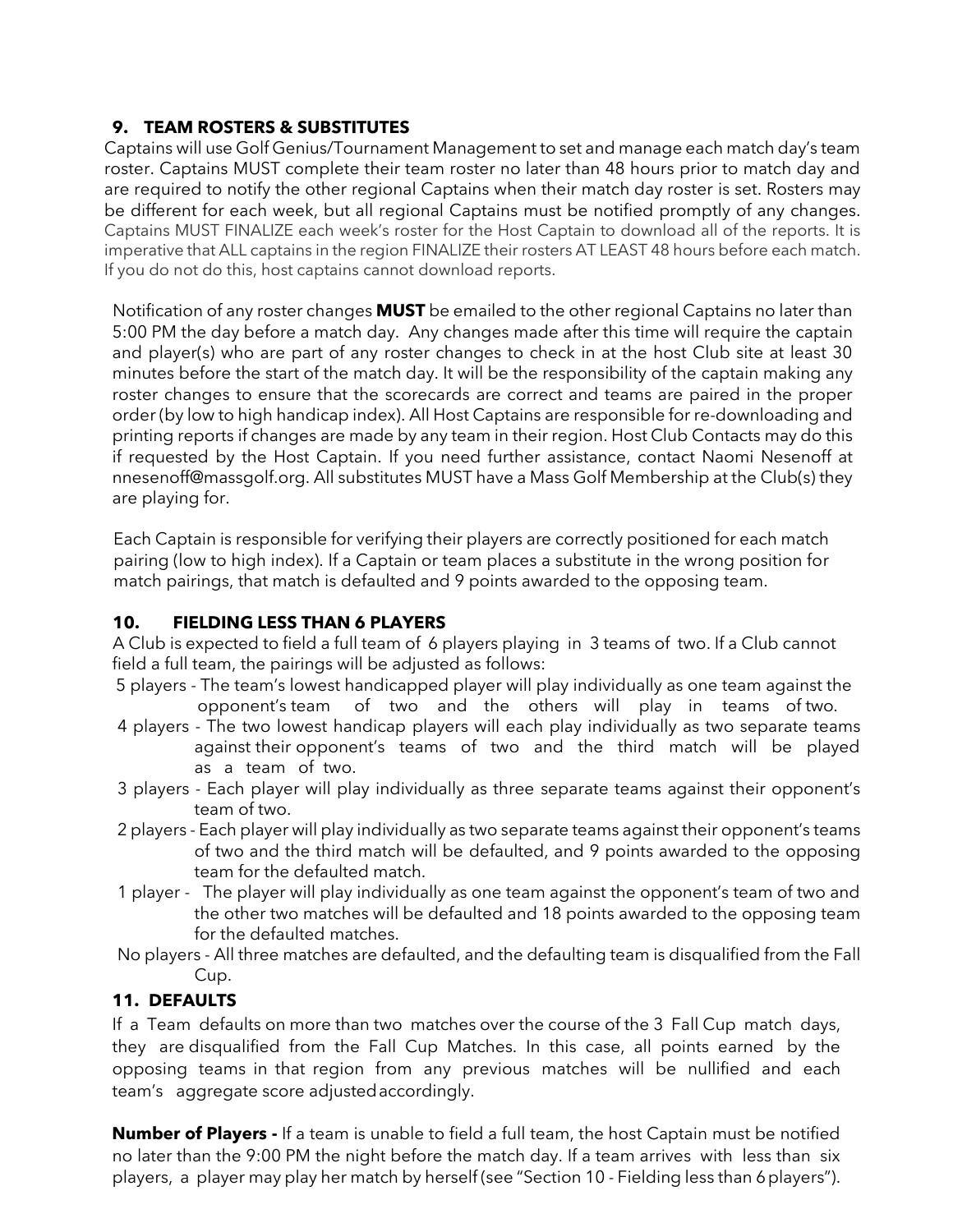**Positioning of Players -** Each Captain is responsible for ensuring their players are correctly positioned for each match pairing. If a Captain or team places a player in the wrong position for match pairings, that match is defaulted, and 9 points awarded to the opposing team.

If a team is disqualified for defaulting and the team/Club is scheduled to host a future match day, the Club must honor that commitment to host. Teams that are disqualified from Fall Cup matches for defaulting may continue to play in subsequent match days as markers.

**Withdrawals –** If a team or Club cannot fulfill its commitment once the regions and match day schedule are announced and published, that team or Club may be denied entry to Fall Cup Matches & Spring Team Matches the following year. The team or Club will be offered to be placed on a waitlist for Fall Cup Matches for the following year if space becomes available.

# **12. CANCELLATIONS**

**Rain Dates:** In the event of a regional match day cancellation due to adverse weather, there will be no makeup or rain date for that match day.

**Early cancellation (prior to 9 PM the night before the match day):** If adverse weather has occurred or is forecasted, cancellation is determined by:

- a. The home team Captain when advised to do so by the golf course superintendent and or golf professional.
- b. Any Captain may request an email or telephone vote of the other Captains to cancel the match day depending on the availability of carts/caddies. A majority vote is required to cancel under these circumstances.

**Cancellation on the morning of match day or cancellation on match day at the host Club site:** In the case of adverse weather, the matches may be canceled by the host Club staff or a majority vote of the Captains after conferring with their players.

**Weather conditions or other circumstances may result in the host Club not permitting the use of carts for the match day:** If some or all players require the use of motorized carts to play, cancellation of the match day is an option to be discussed and considered by the four Captains. A majority of the Captains must vote to cancel a match day. Captains should be sensitive to the possible physical limitations of fellow competitors and should also present to the other Captains the name of any team member who has a doctor's note requiring the use of a cart. For any votes taken by Fall Cup Captains that result in a tie, the host Captain's vote will be withdrawn. Each Captain is responsible for notifying the players on their team when a match day has been canceled.

# **13. SUSPENSIONS**

Play may be suspended for adverse weather by: the golf course superintendent, golf professional or a majority vote of the Captains (see Section 12 above). Following a suspension, a decision must be made to either resume play after a reasonable amount of time or conclude the match day.

The match results are valid and scored if each match completes at least 9 holes. If less than 9 holes have been completed by one or more matches, the match day and partial results are cancelled. If 9 or more holes have been completed by all matches, the match results will be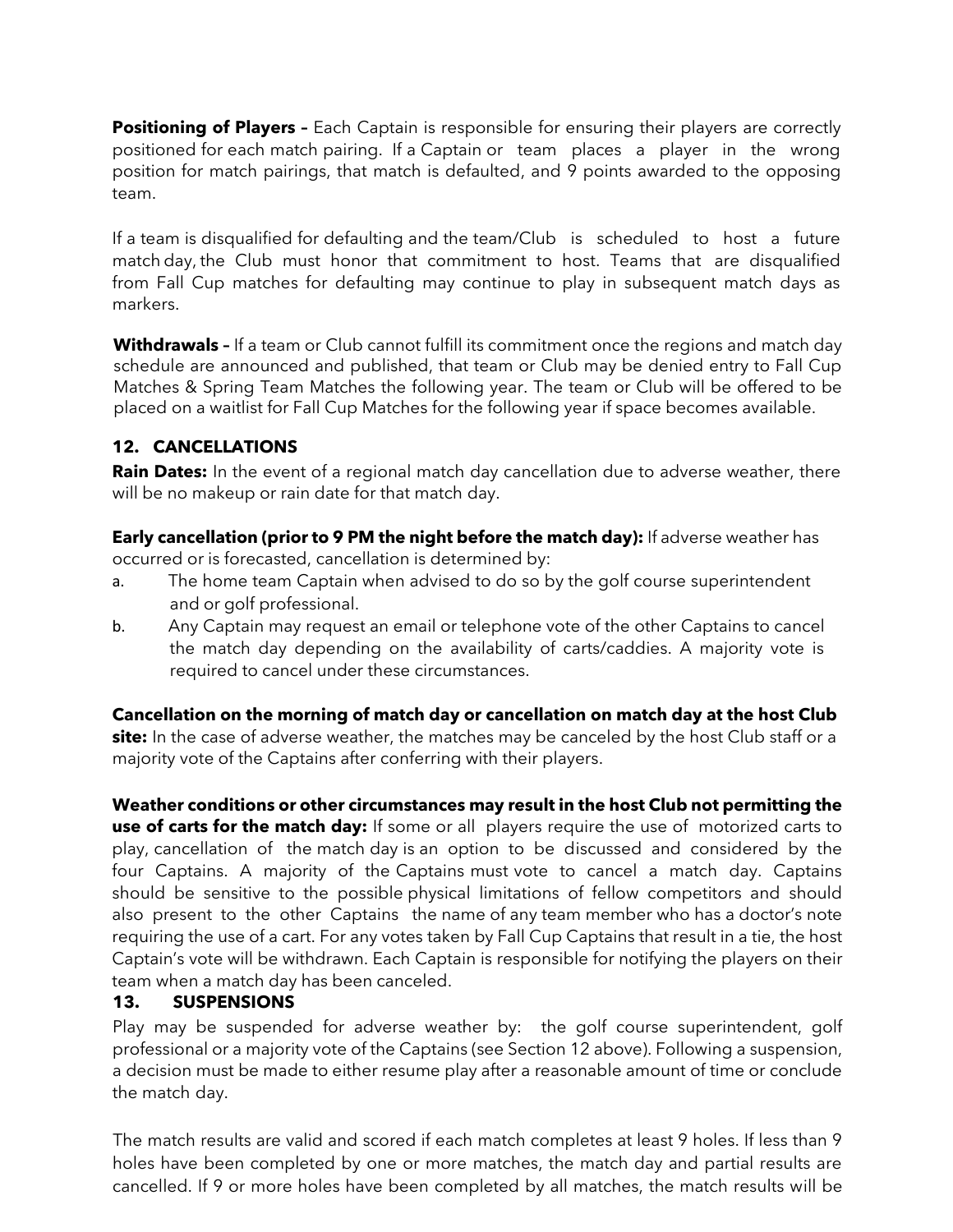scored. In this case, only the least common number of completed holes among the matches will be scored.

# **14. HAZARDOUS CONDITIONS**

Thunder/Lightning: Discontinue play if you believe you are in danger from lightning (Rule [5-7a\).](https://www.usga.org/content/usga/home-page/rules/rules-2019/rules-of-golf/rules-and-interpretations.html#!ruletype=pe§ion=rule&rulenum=5) Seek shelter immediately if lightning is in the area.

# **15. REGIONAL RESULTS**

Each region will be won by the team with the most cumulative points over the 3 match days. The winning team in each region will be invited to compete in the Fall Cup Championship. Fall Cup hat clips will be awarded to each winning team member who competes in the Fall Cup Championship. Ties: In the event of any ties within a region, the winning team will be determined by the results of the match between the tied teams and if this does not resolve the tie, both teams will be invited to the Fall CupChampionship.

# **16. FALL CUP CHAMPIONSHIP**

The Championship will consist of each region's winning team sending six players to compete in a Four-Ball (best ball) stroke play format. All six players on each team must have played in at least one match for a team in order to be eligible to play for that team in the Fall Cup Championship. There will be one gross team winner and one net team winner as determined by the aggregate scores of the team. The Trophy will be engraved with the names of the winning Clubs. If a tie occurs, the name of each winning Club will be engraved on the Trophy. The USGA GHIN revision for the 2021 Fall Cup Championship will be on September 29<sup>th</sup> and applied at 100% of the playing handicap for all players in the Championship.

# **17. POLICIES AND PROCEDURES**

If a team, player, or Club violates any local, state, USGA, Mass Golf or Fall Cup policies, procedures, expectations, or guidelines they may be denied entry to Fall Cup Matches the following year. The team or Club will be offered to be placed on a waitlist for Fall Cup Matches for the following year if space becomes available.

# **18. FREQUENTLY ASKED RULES QUESTIONS:**

For the purpose of Fall Cup Matches, the Committee for each match day will consist of the four team Captains. The club professional may be consulted as a resource, but the Committee shall make all rulings (**[Rule 20.2b](https://www.usga.org/content/usga/home-page/rules/rules-2019/rules-of-golf/rules-and-interpretations.html#!ruletype=pe§ion=rule&rulenum=20&subrulenum=2)**).

**[Rule 1.3b\(1\)](https://www.usga.org/content/usga/home-page/rules/rules-2019/rules-of-golf/rules-and-interpretations.html#!ruletype=pe§ion=rule&rulenum=1&subrulenum=3) – Applying the Rules and [Rule 1.3c](https://www.usga.org/content/usga/home-page/rules/rules-2019/rules-of-golf/rules-and-interpretations.html#!ruletype=pe§ion=rule&rulenum=1&subrulenum=3) Penalties** 

**[Rule 3.2b](https://www.usga.org/content/usga/home-page/rules/rules-2019/rules-of-golf/rules-and-interpretations.html#!ruletype=pe§ion=rule&rulenum=3&subrulenum=2) – Match Play - Concessions**

**[Rule 3.2d](https://www.usga.org/content/usga/home-page/rules/rules-2019/rules-of-golf/rules-and-interpretations.html#!ruletype=pe§ion=rule&rulenum=3&subrulenum=2) – Responsibilities of Player and Opponent in Match Play**

**[Rule 4.3a\(1\)](https://www.usga.org/content/usga/home-page/rules/rules-2019/rules-of-golf/rules-and-interpretations.html#!ruletype=pe§ion=rule&rulenum=4&subrulenum=3) – Allowed and Prohibited Uses of Equipment – Distance and Directional Information**

**[Rule 5.3a](https://www.usga.org/content/usga/home-page/rules/rules-2019/rules-of-golf/rules-and-interpretations.html#!ruletype=pe§ion=rule&rulenum=5&subrulenum=3) – When to Start Round and Late to Tee**

**[Rule 6.4a](https://www.usga.org/content/usga/home-page/rules/rules-2019/rules-of-golf/rules-and-interpretations.html#!ruletype=pe§ion=rule&rulenum=6&subrulenum=4) - Order of Play When Playing a Hole - Please note Exception: Playing Out of Turn by Agreement to Save Time**

**[Rule 9.6](https://www.usga.org/content/usga/home-page/rules/rules-2019/rules-of-golf/rules-and-interpretations.html#!ruletype=pe§ion=rule&rulenum=9&subrulenum=6) – Ball Lifted or Moved by Outside Influence**

**[Rule 15.3](https://www.usga.org/content/usga/home-page/rules/rules-2019/rules-of-golf/rules-and-interpretations.html#!ruletype=pe§ion=rule&rulenum=15&subrulenum=3) – Ball or Mall-Marker Helping or Interfering with Play** 

**[Rule 20.1b](https://www.usga.org/content/usga/home-page/rules/rules-2019/rules-of-golf/rules-and-interpretations.html#!ruletype=pe§ion=rule&rulenum=20&subrulenum=1) – Rules Issues in Match Play**

**[Rule 23.4](https://www.usga.org/content/usga/home-page/rules/rules-2019/rules-of-golf/rules-and-interpretations.html#!ruletype=pe§ion=rule&rulenum=23&subrulenum=4) – One or Both Partners May Represent the Side**